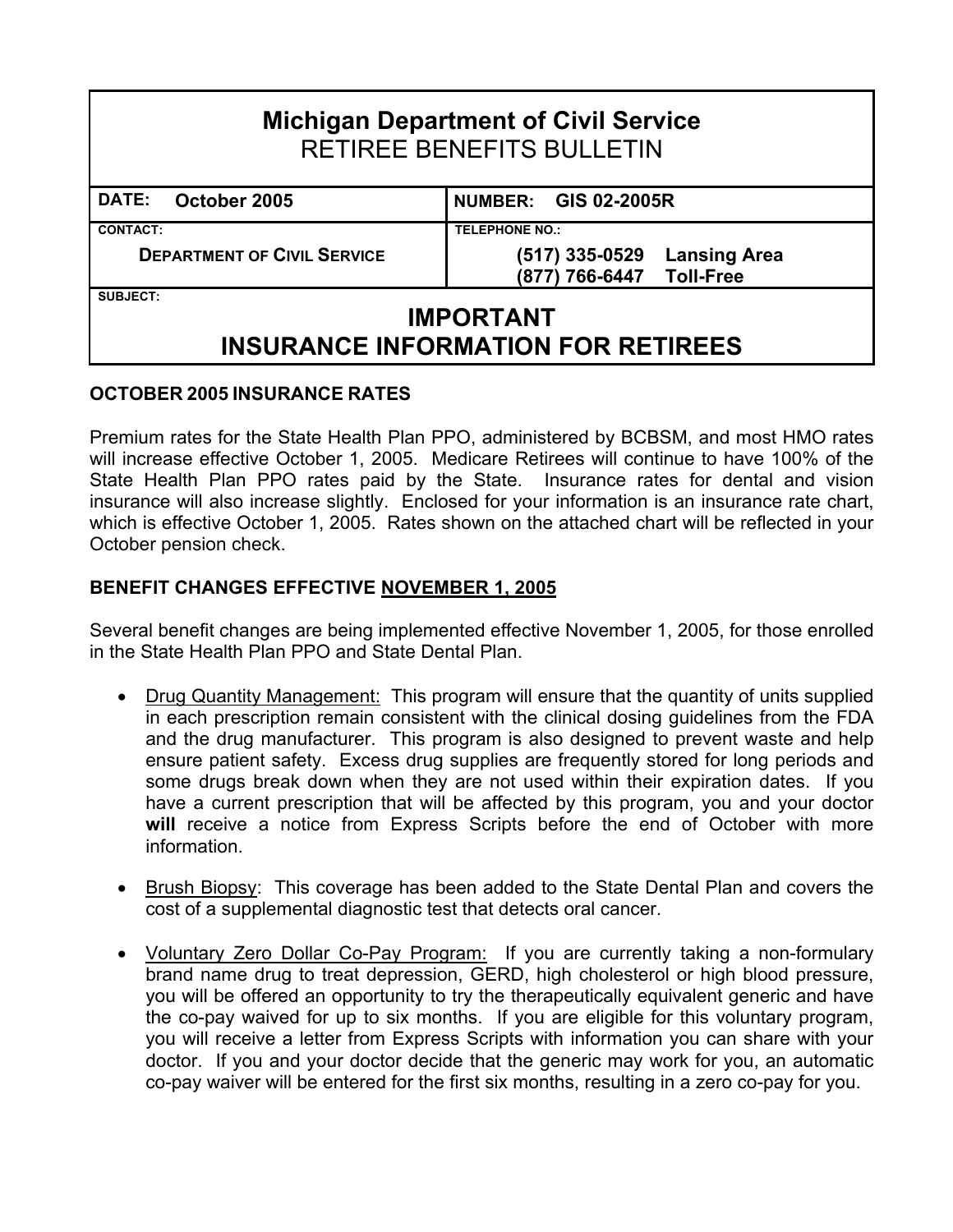• CuraScript for Specialty Drugs: CuraScript is the new pharmacy for Express Scripts that provides oral and injectable *specialty* medications. CuraScript offers its members an experienced and knowledgeable clinical-support team, patient-care coordination, compliance monitoring, coordination of home-care services, and clinical pharmacy management of disease-specific programs. Each patient will have a dedicated Patient Care Coordinator to make sure the patient receives optimum care. Drugs can also be delivered directly to the patient or to the patient's physician's office.

If you have a current prescription that will be affected by this program, you and your doctor **will** receive a notice from Express Scripts before the end of October with more information on how the program works. If you do not have a current prescription, but receive a new prescription for an oral or injectable specialty medication in the future, you be allowed to have it filled one time at the pharmacy and then the drugs will be available exclusively through the CuraScript mail-order program.

Express Scripts Mail Service Pharmacy will continue as a mail order provider for your health plan for non-specialty prescription drugs.

## **BENEFIT CHANGES EFFECTIVE JANUARY 1, 2006**

Effective January 1, 2006 for those enrolled in the State Health Plan PPO.

- Preventive Services Enhancement: The annual maximum for preventive services will double. The annual maximum cap will increase from \$750 to \$1,500. Colonoscopy examinations will continue to be covered, but will not be applied towards the annual maximum cap.
- Physical, Occupational, and Speech Therapy visits will increase from 60 visits to 90 visits, annually.

The State Employees Retirees' Association (SERA) has made arrangements with BCBSM and Express Scripts to attend many of the upcoming SERA Chapter meetings. Contact your local SERA Chapter for a schedule of these meetings in your area.

#### **MEDICARE PART D PRESCRIPTION DRUG COVERAGE FOR MEDICARE ELIGIBLE RETIREES**

#### **What should I do?**

Medicare Part D - the prescription drug portion of Medicare, becomes effective January 1, 2006. If you or your spouse are eligible for Medicare and are enrolled in the State Health Plan PPO, you are strongly urged **not** to enroll in a Medicare Part D program. If you enroll in a Medicare Part D program, your State Health Plan PPO health and drug coverage could be negatively affected. The State Health Plan PPO will continue to provide coverage for prescription drugs. You should continue to use your Express Scripts Rx card for prescription drug coverage.